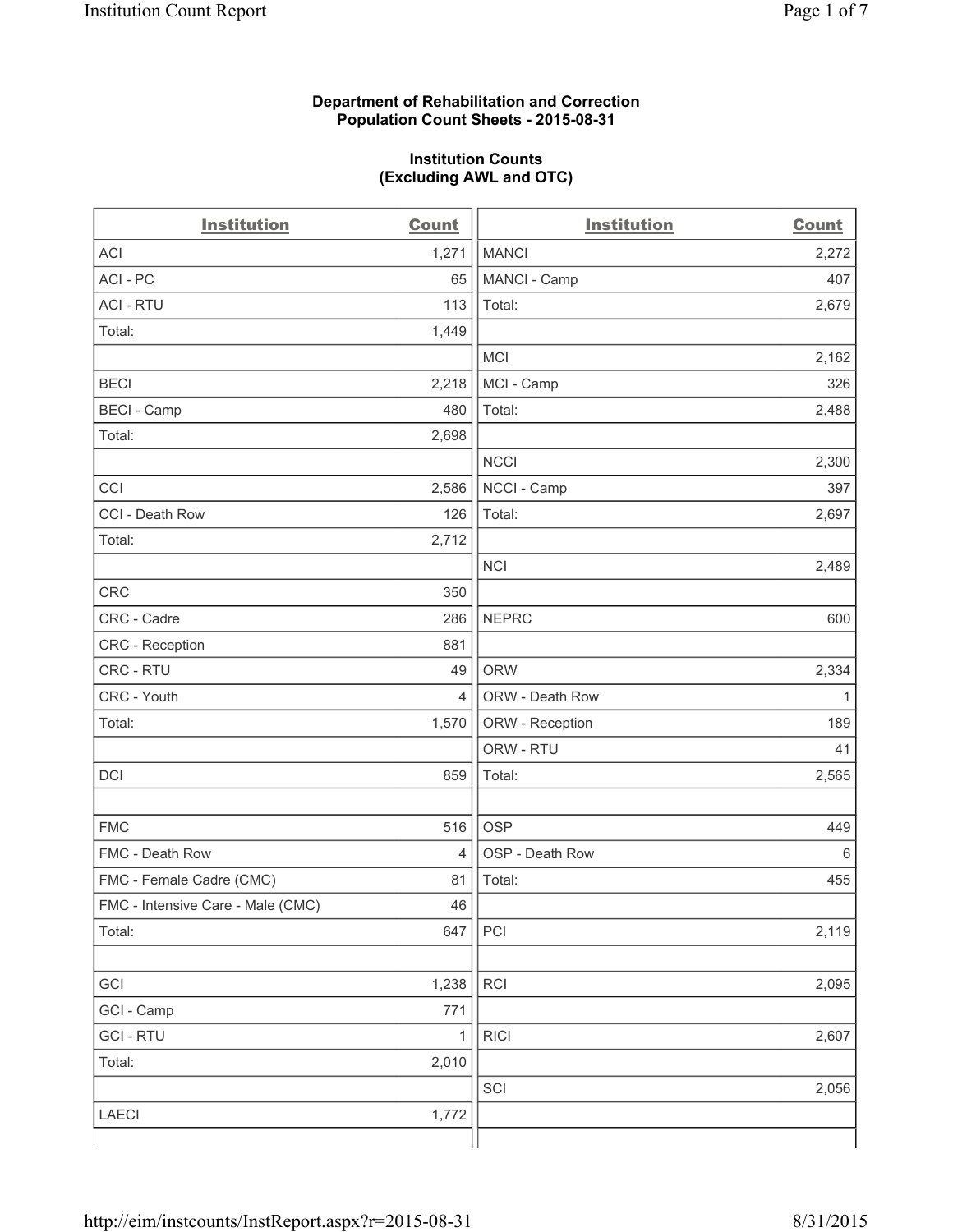|                          |       | <b>SOCF</b>      | 1,143                       |
|--------------------------|-------|------------------|-----------------------------|
| <b>LECI</b>              | 2,290 | SOCF - RTU       | 43                          |
| LECI - Camp              | 178   | Total:           | 1,186                       |
| Total:                   | 2,468 |                  |                             |
|                          |       | <b>TCI</b>       | 1,100                       |
| LOCI                     | 2,251 | TCI - Camp       | 448                         |
|                          |       | Total:           | 1,548                       |
| <b>LORCI</b>             | 234   |                  |                             |
| LORCI - Cadre            | 144   | <b>TOCI</b>      | 981                         |
| <b>LORCI - Reception</b> | 984   | <b>TOCI - PC</b> | 108                         |
| Total:                   | 1,362 | Total:           | 1,089                       |
|                          |       |                  |                             |
| <b>MACI</b>              | 1,136 | WCI              | 1,285                       |
| MACI - Minimum           | 1,404 | WCI - RTU        | 90                          |
| Total:                   | 2,540 | Total:           | 1,375                       |
|                          |       |                  |                             |
|                          |       |                  | EN 20C<br>Total Dopulations |

**Total Population: 50,386**

\* The Total Population includes 32 Offenders with Reason Codes 30 & 31. \*\* The Total Population includes 33 Offenders with Reason Code 0A.

### **Male Population by Security Level (Include AWL and Exclude OTC)**

| <b>Security Level</b>  |                   | <b>Body</b> | <b>AWL</b> | $(-OTC)$ | <b>Total</b> |
|------------------------|-------------------|-------------|------------|----------|--------------|
| Total Level 5          |                   | 128         | 4          | 3        | 129          |
| <b>Total Level 4</b>   |                   | 1,754       | 17         | 14       | 1,757        |
| Total Level 3          |                   | 11,418      | 146        | 113      | 11,451       |
| Total Level 2          |                   | 17,240      | 279        | 199      | 17,320       |
| <b>Total Level 1</b>   |                   | 15,512      | 232        | 100      | 15,644       |
| <b>Total Death Row</b> |                   | 138         | 2          |          | 139          |
|                        | <b>Total Male</b> | 46,190      | 680        | 430      | 46,440       |

#### **Female Population by Institution (Include AWL and Exclude OTC)**

| <b>Institution</b>       | <b>Body</b> | <b>AWL</b> | $(-OTC)$ | <b>Total</b> |
|--------------------------|-------------|------------|----------|--------------|
|                          |             |            |          |              |
| <b>DCI</b>               | 859         | 10         | 3        | 866          |
| <b>FMC</b>               | 24          | 2          |          | 25           |
| FMC - Female Cadre (CMC) | 81          |            |          | 81           |
| <b>NEPRC</b>             | 600         | 19         | 8        | 611          |
| <b>ORW</b>               | 2,334       | 51         | 24       | 2,361        |
| <b>ORW - Death Row</b>   |             | 0          | 0        |              |
| ORW - Reception          | 189         |            | 0        | 189          |
|                          |             |            |          |              |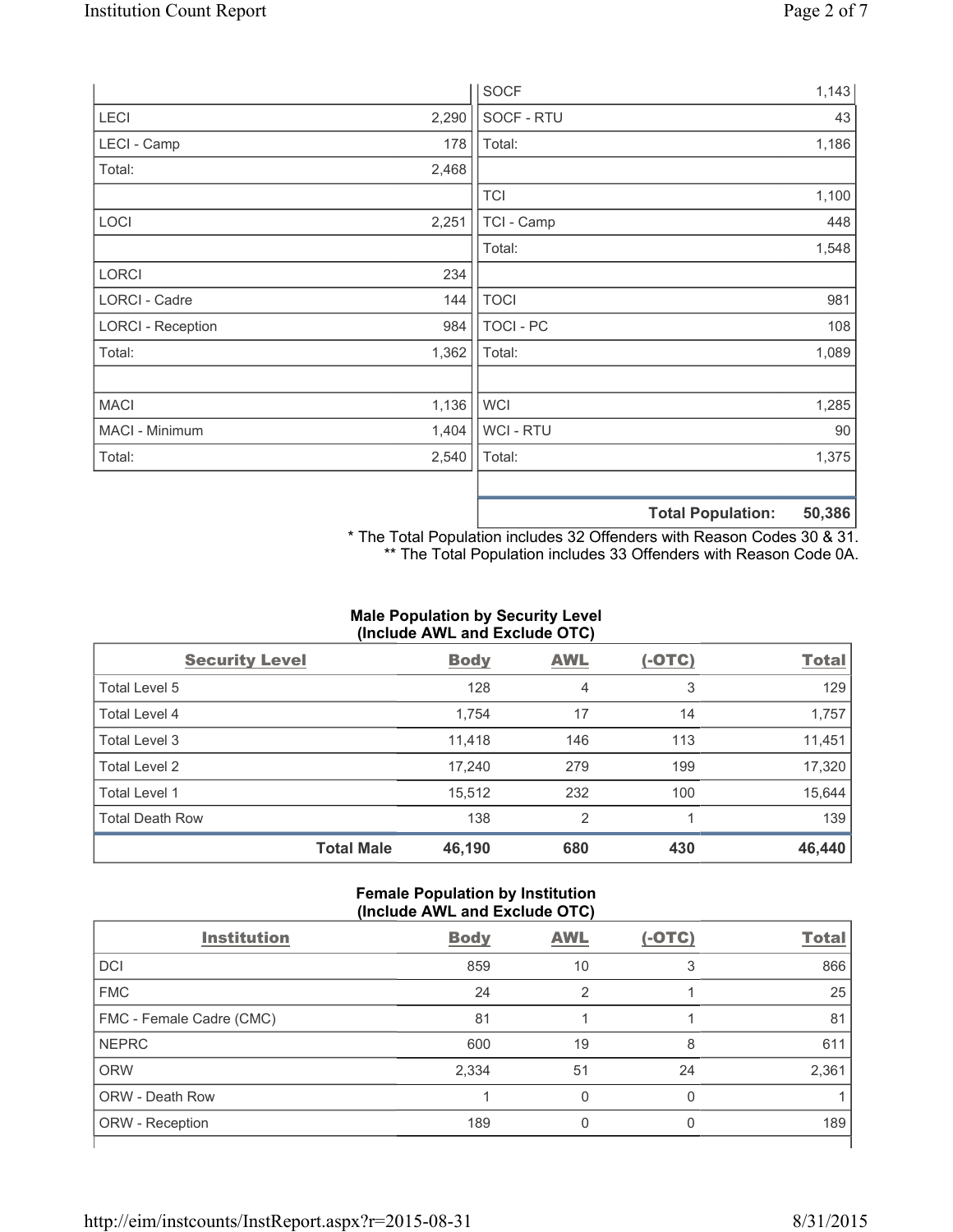| <b>ORW - RTU</b> |                          | 41     |     |     |        |
|------------------|--------------------------|--------|-----|-----|--------|
|                  | <b>Total Female</b>      | 4.129  | 83  | 37  | 4,175  |
|                  |                          |        |     |     |        |
|                  | <b>Total Population:</b> | 50,319 | 763 | 467 | 50,615 |

### **Male Population by Institution: Security Level 5 (Include AWL and Exclude OTC)**

|            | <b>Institution</b>   | <b>Body</b> | AWL | $(-OTC)$ | <u>Total</u> |
|------------|----------------------|-------------|-----|----------|--------------|
| <b>OSP</b> |                      | 128         |     |          | 129          |
|            | <b>Total Level 5</b> | 128         |     |          | 129          |

# **Male Population by Institution: Security Level 4 (Include AWL and Exclude OTC)**

| <b>Institution</b>       |                      | <b>Body</b>      | <b>AWL</b>          | $(-OTC)$            | <b>Total</b>              |
|--------------------------|----------------------|------------------|---------------------|---------------------|---------------------------|
| <b>BECI</b>              |                      | $\mathsf 3$      | $\mathsf{O}\xspace$ | $\mathsf 0$         | $\ensuremath{\mathsf{3}}$ |
| <b>CRC</b>               |                      | $\boldsymbol{9}$ | $\mathsf{O}\xspace$ | $\mathbf 0$         | $\boldsymbol{9}$          |
| CRC - Cadre              |                      | $\mathbf{1}$     | $\mathsf{O}\xspace$ | $\mathsf 0$         | $\mathbf{1}$              |
| CRC - Reception          |                      | $\mathfrak{S}$   | $\mathsf{O}\xspace$ | $\mathsf{O}\xspace$ | $\mathsf 3$               |
| <b>LAECI</b>             |                      | $\mathbf{1}$     | $\mathsf{O}\xspace$ | $\mathsf{O}\xspace$ | $\mathbf{1}$              |
| LECI                     |                      | $\,6$            | $\mathsf{O}\xspace$ | $\mathsf 0$         | $\,6\,$                   |
| <b>LORCI</b>             |                      | $\overline{7}$   | $\mathsf{O}\xspace$ | $\mathbf 0$         | $\overline{7}$            |
| <b>LORCI - Cadre</b>     |                      | $\overline{2}$   | $\mathbf 0$         | $\mathsf{O}\xspace$ | $\sqrt{2}$                |
| <b>LORCI - Reception</b> |                      | 15               | $\mathsf{O}\xspace$ | $\mathbf 0$         | 15                        |
| <b>MANCI</b>             |                      | 12               | $\mathsf{O}\xspace$ | $\mathsf{O}\xspace$ | 12                        |
| NCCI                     |                      | $\mathsf g$      | $\mathsf{O}\xspace$ | $\mathsf 0$         | $\boldsymbol{9}$          |
| <b>NCI</b>               |                      | $\overline{4}$   | $\mathsf{O}\xspace$ | $\mathbf 0$         | $\overline{4}$            |
| <b>OSP</b>               |                      | 311              | $\overline{2}$      | $\overline{2}$      | 311                       |
| <b>RCI</b>               |                      | $\mathsf 3$      | $\mathsf{O}\xspace$ | $\mathsf{O}\xspace$ | $\mathsf 3$               |
| <b>SOCF</b>              |                      | 1,056            | 13                  | 10                  | 1,059                     |
| SOCF - RTU               |                      | 43               | $\mathbf{1}$        | 1                   | 43                        |
| <b>TCI</b>               |                      | 16               | 0                   | $\mathsf{O}\xspace$ | 16                        |
| <b>TOCI</b>              |                      | 191              | $\mathbf{1}$        | $\mathbf{1}$        | 191                       |
| TOCI - PC                |                      | 43               | $\mathsf{O}\xspace$ | $\mathbf 0$         | 43                        |
| <b>WCI</b>               |                      | 18               | $\mathsf{O}\xspace$ | $\mathsf 0$         | 18                        |
| <b>WCI-RTU</b>           |                      | 1                | $\mathbf 0$         | $\mathsf 0$         | $\mathbf{1}$              |
|                          | <b>Total Level 4</b> | 1,754            | 17                  | 14                  | 1,757                     |

### **Male Population by Institution: Security Level 3 (Include AWL and Exclude OTC)**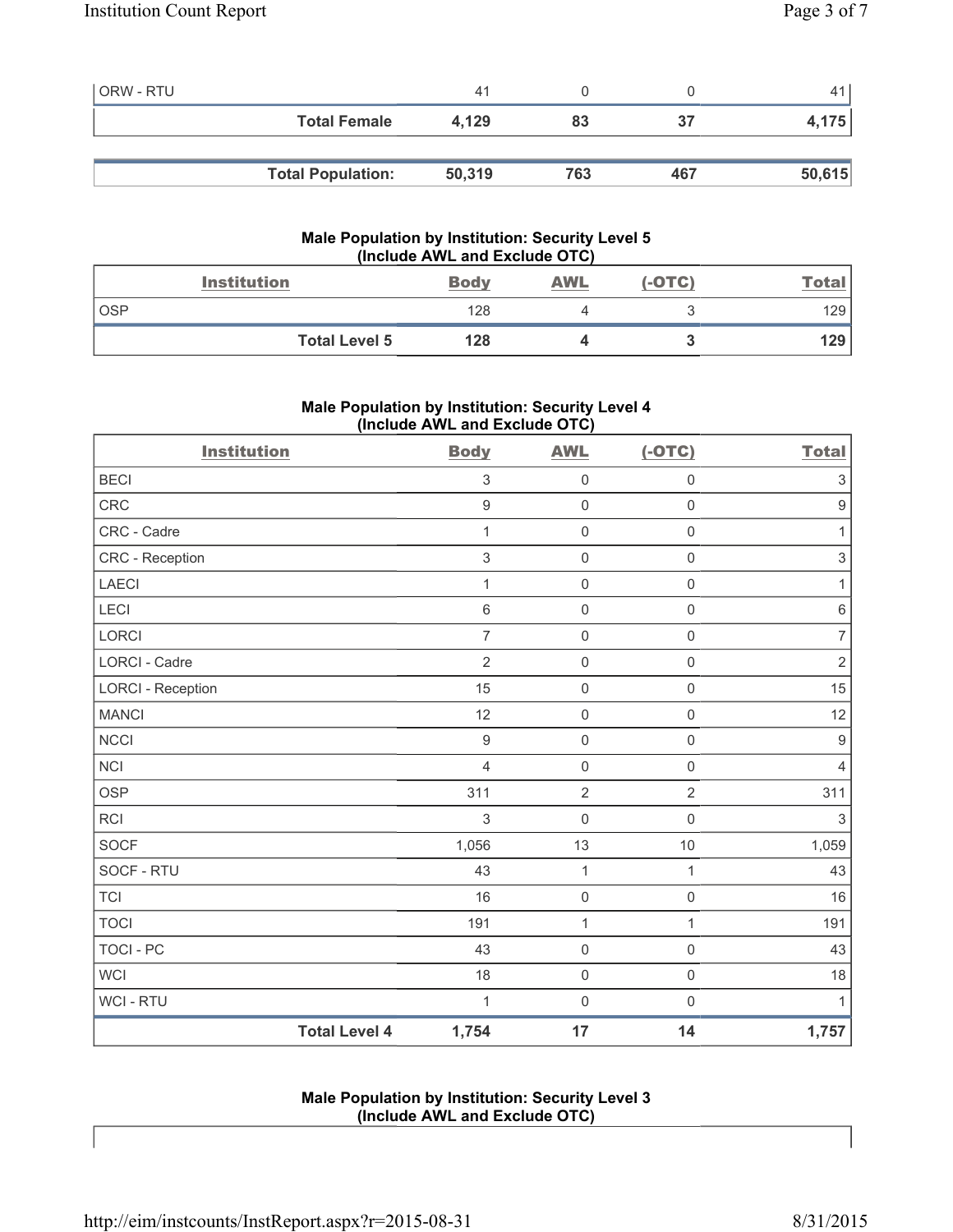| <b>Institution</b>                | <b>Body</b>    | <b>AWL</b>          | $(-OTC)$            | <b>Total</b>   |
|-----------------------------------|----------------|---------------------|---------------------|----------------|
| ACI                               | 14             | $\mathsf 0$         | $\mathsf{O}\xspace$ | 14             |
| <b>BECI</b>                       | 8              | $\mathsf{O}\xspace$ | $\mathsf{O}\xspace$ | 8              |
| CCI                               | 5              | $\mathbf 0$         | $\mathsf 0$         | 5              |
| CRC                               | 95             | $\overline{7}$      | $\overline{4}$      | 98             |
| CRC - Cadre                       | 201            | $\mathsf{O}\xspace$ | $\mathsf{O}\xspace$ | 201            |
| CRC - Reception                   | 535            | 15                  | 12                  | 538            |
| CRC - RTU                         | 28             | $\mathsf{O}\xspace$ | $\mathsf{O}\xspace$ | 28             |
| CRC - Youth                       | $\overline{4}$ | $\mathbf 0$         | $\mathsf{O}\xspace$ | $\overline{4}$ |
| <b>FMC</b>                        | $\sqrt{5}$     | $\mathbf 0$         | $\mathsf{O}\xspace$ | $\,$ 5 $\,$    |
| FMC - Intensive Care - Male (CMC) | $\overline{7}$ | $\mathsf{O}\xspace$ | $\mathsf 0$         | $\overline{7}$ |
| <b>LAECI</b>                      | $\overline{5}$ | $\mathsf{O}\xspace$ | $\mathsf{O}\xspace$ | $\sqrt{5}$     |
| LECI                              | 2,227          | 23                  | 21                  | 2,229          |
| LOCI                              | 20             | $\mathbf{1}$        | $\mathbf{1}$        | 20             |
| LORCI                             | 109            | 22                  | 18                  | 113            |
| LORCI - Cadre                     | 104            | $\mathsf{O}\xspace$ | $\mathsf{O}\xspace$ | 104            |
| <b>LORCI - Reception</b>          | 598            | $\overline{2}$      | $\mathbf{1}$        | 599            |
| <b>MANCI</b>                      | 2,212          | 20                  | 16                  | 2,216          |
| MCI                               | 10             | $\mathsf{O}\xspace$ | $\mathsf 0$         | 10             |
| <b>NCCI</b>                       | 21             | $\mathbf 0$         | $\mathsf{O}\xspace$ | 21             |
| NCI                               | 18             | $\mathsf{O}\xspace$ | $\mathsf 0$         | 18             |
| PCI                               | 49             | $\mathsf 3$         | $\mathsf{O}\xspace$ | 52             |
| RCI                               | 1,914          | 17                  | 16                  | 1,915          |
| <b>RICI</b>                       | 19             | $\mathbf 0$         | $\mathsf{O}\xspace$ | 19             |
| SCI                               | 6              | $\mathbf 0$         | $\mathsf{O}\xspace$ | 6              |
| <b>SOCF</b>                       | 86             | $\mathbf 2$         | $\sqrt{2}$          | 86             |
| <b>TCI</b>                        | 1,010          | 11                  | $\hbox{9}$          | 1,012          |
| TCI - Camp                        | $\mathbf{1}$   | $\mathsf 0$         | $\mathsf{O}\xspace$ | $\mathbf{1}$   |
| <b>TOCI</b>                       | 733            | $\,$ 5 $\,$         | $\overline{2}$      | 736            |
| <b>TOCI - PC</b>                  | 60             | $\mathsf{O}\xspace$ | $\mathsf{O}\xspace$ | 60             |
| <b>WCI</b>                        | 1,229          | 18                  | 11                  | 1,236          |
| WCI - RTU                         | 85             | $\mathsf{O}\xspace$ | $\mathsf{O}\xspace$ | 85             |
| <b>Total Level 3</b>              | 11,418         | 146                 | 113                 | 11,451         |

## **Male Population by Institution: Security Level 2 (Include AWL and Exclude OTC)**

|           | <b>Institution</b> | <b>Body</b> | <b>AWL</b> | $(-OTC)$ | <b>Total</b> |
|-----------|--------------------|-------------|------------|----------|--------------|
| ACI       |                    | 605         |            |          | 606          |
| ACI-PC    |                    | 64          |            |          | 65           |
| ACI - RTU |                    | 74          |            |          | 74           |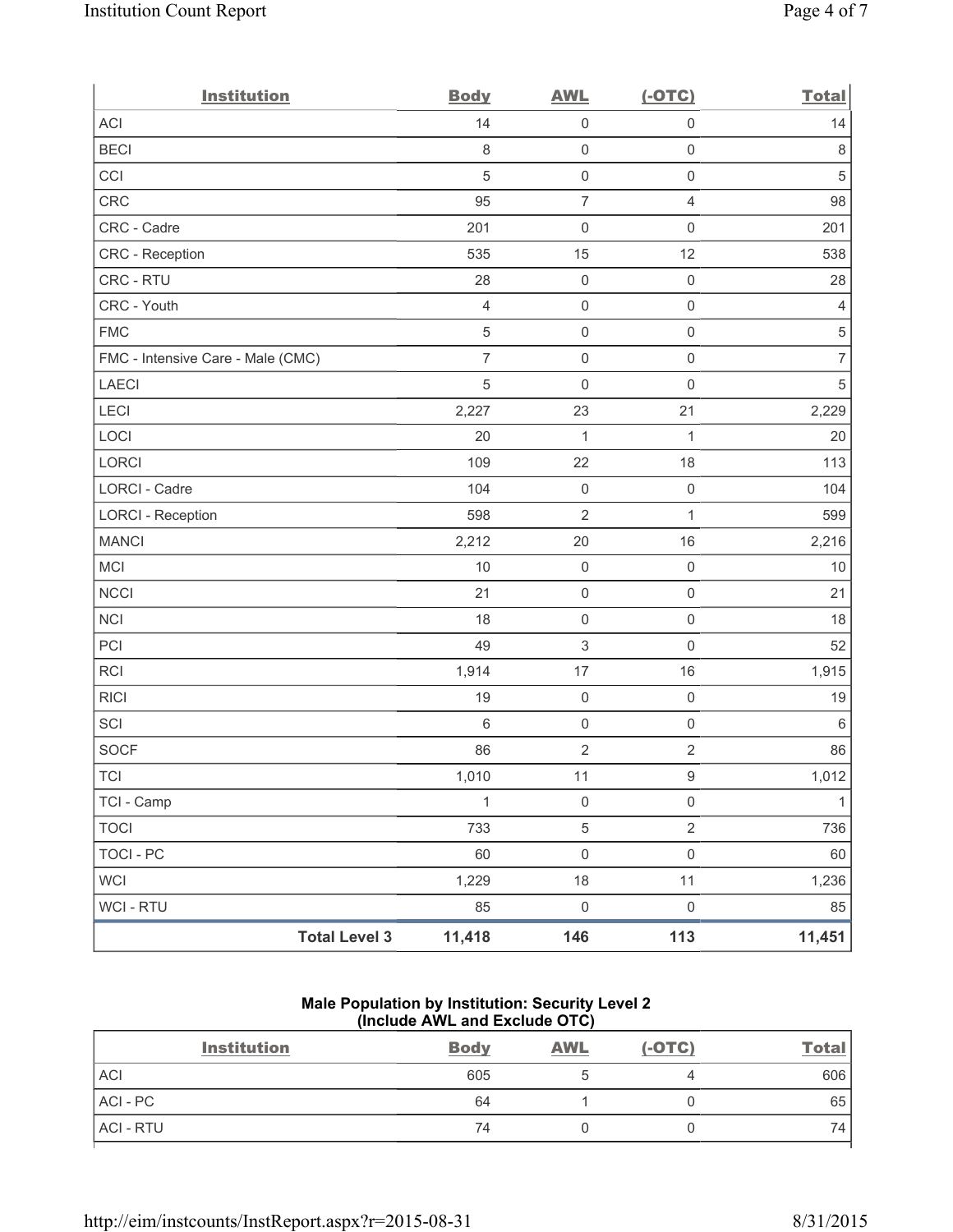| <b>BECI</b>                       |                      | 1,456                     | 19                  | 14                        | 1,461                     |
|-----------------------------------|----------------------|---------------------------|---------------------|---------------------------|---------------------------|
| <b>BECI</b> - Camp                |                      | 2                         | $\mathbf 0$         | $\mathbf 0$               | $\overline{2}$            |
| CCI                               |                      | 1,709                     | 14                  | 11                        | 1,712                     |
| CRC                               |                      | 129                       | $\overline{4}$      | 3                         | 130                       |
| CRC - Cadre                       |                      | 76                        | $\mathsf{O}\xspace$ | $\mathsf{O}\xspace$       | 76                        |
| CRC - Reception                   |                      | 180                       | $\overline{4}$      | 4                         | 180                       |
| CRC - RTU                         |                      | 18                        | $\mathsf{O}\xspace$ | $\mathsf 0$               | 18                        |
| <b>FMC</b>                        |                      | 5                         | $\mathsf{O}\xspace$ | $\mathsf{O}\xspace$       | $\sqrt{5}$                |
| FMC - Intensive Care - Male (CMC) |                      | 22                        | $\mathsf{O}\xspace$ | $\mathsf{O}\xspace$       | 22                        |
| GCI                               |                      | 818                       | $\,6\,$             | $\ensuremath{\mathsf{3}}$ | 821                       |
| GCI - Camp                        |                      | $\mathbf{1}$              | $\mathsf{O}\xspace$ | $\mathsf{O}\xspace$       | 1                         |
| <b>GCI-RTU</b>                    |                      | $\mathbf 0$               | $\mathbf 1$         | 1                         | $\mathsf{O}\xspace$       |
| <b>LAECI</b>                      |                      | 1,088                     | 26                  | 23                        | 1,091                     |
| LECI                              |                      | 44                        | $\mathsf{O}\xspace$ | $\mathsf{O}\xspace$       | 44                        |
| LOCI                              |                      | 1,061                     | 16                  | 16                        | 1,061                     |
| LORCI                             |                      | 84                        | 24                  | 23                        | 85                        |
| LORCI - Cadre                     |                      | 35                        | $\mathsf{O}\xspace$ | $\mathsf 0$               | 35                        |
| <b>LORCI - Reception</b>          |                      | 244                       | $\mathbf{1}$        | 1                         | 244                       |
| <b>MACI</b>                       |                      | 1,136                     | 15                  | $\,8\,$                   | 1,143                     |
| <b>MANCI</b>                      |                      | 35                        | $\mathsf{O}\xspace$ | $\mathsf{O}\xspace$       | 35                        |
| <b>MCI</b>                        |                      | 1,656                     | 20                  | 11                        | 1,665                     |
| MCI - Camp                        |                      | $\mathbf{1}$              | $\mathbf 0$         | $\mathbf 0$               | $\mathbf{1}$              |
| <b>NCCI</b>                       |                      | 1,568                     | 24                  | 16                        | 1,576                     |
| NCCI - Camp                       |                      | 11                        | $\mathsf{O}\xspace$ | $\mathsf 0$               | 11                        |
| NCI                               |                      | 1,655                     | 30                  | 24                        | 1,661                     |
| PCI                               |                      | 752                       | 17                  | $\,6$                     | 763                       |
| <b>RCI</b>                        |                      | 178                       | $\,$ 3 $\,$         | 3                         | 178                       |
| <b>RICI</b>                       |                      | 1,469                     | 28                  | 16                        | 1,481                     |
| SCI                               |                      | 934                       | 20                  | 12                        | 942                       |
| <b>TCI</b>                        |                      | 28                        | $\mathbf 0$         | $\mathsf{O}\xspace$       | 28                        |
| <b>TOCI</b>                       |                      | 57                        | $\mathbf{1}$        | $\mathsf{O}\xspace$       | 58                        |
| <b>TOCI - PC</b>                  |                      | 5                         | $\mathsf{O}\xspace$ | $\mathsf{O}\xspace$       | $\sqrt{5}$                |
| WCI                               |                      | 37                        | $\mathsf{O}\xspace$ | $\mathsf{O}\xspace$       | 37                        |
| <b>WCI-RTU</b>                    |                      | $\ensuremath{\mathsf{3}}$ | $\mathsf{O}\xspace$ | $\mathsf{O}\xspace$       | $\ensuremath{\mathsf{3}}$ |
|                                   | <b>Total Level 2</b> | 17,240                    | 279                 | 199                       | 17,320                    |

#### **Male Population by Institution: Security Level 1 (Include AWL and Exclude OTC)**

| <b>Institution</b> | <b>Body</b> | <b>AWL</b> | <b>(-OTC)</b> | <u>Total</u> |
|--------------------|-------------|------------|---------------|--------------|
| <b>ACI</b>         | 652         | 13         |               | 662          |
|                    |             |            |               |              |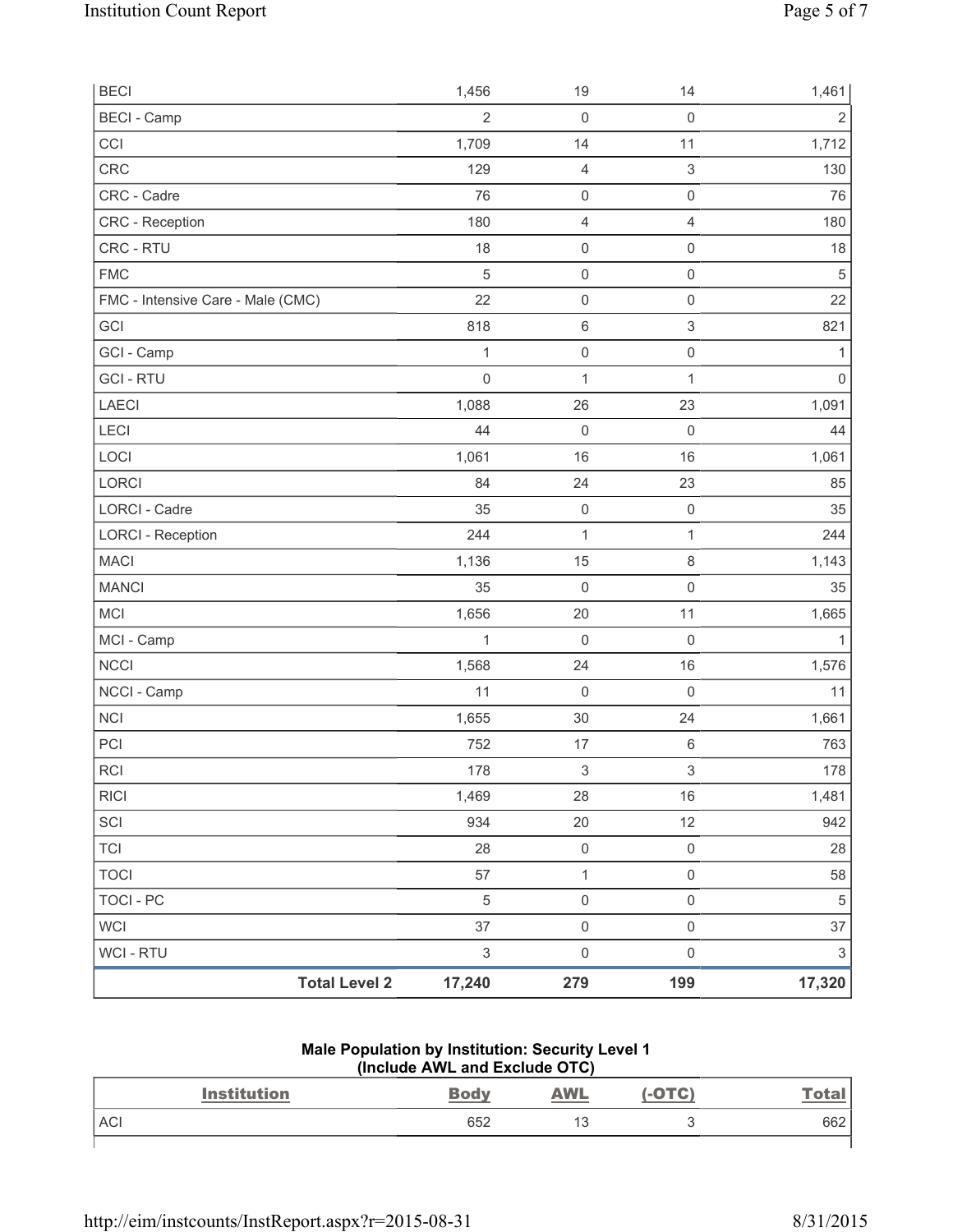| ACI - PC                          | 1           | $\mathsf{O}\xspace$       | $\mathsf 0$               | $\mathbf{1}$              |
|-----------------------------------|-------------|---------------------------|---------------------------|---------------------------|
| <b>ACI - RTU</b>                  | 39          | 0                         | $\mathsf{O}\xspace$       | 39                        |
| <b>BECI</b>                       | 751         | 18                        | $\overline{4}$            | 765                       |
| <b>BECI - Camp</b>                | 478         | $\mathbf{1}$              | $\mathsf{O}\xspace$       | 479                       |
| CCI                               | 872         | 4                         | 3                         | 873                       |
| CRC                               | 56          | 0                         | $\mathsf 0$               | 56                        |
| CRC - Cadre                       | 8           | 0                         | $\mathsf{O}\xspace$       | 8                         |
| CRC - Reception                   | 160         | 1                         | $\mathbf{1}$              | 160                       |
| CRC - RTU                         | 3           | 0                         | $\mathsf{O}\xspace$       | $\ensuremath{\mathsf{3}}$ |
| <b>FMC</b>                        | 481         | $\ensuremath{\mathsf{3}}$ | $\overline{2}$            | 482                       |
| FMC - Intensive Care - Male (CMC) | 17          | 0                         | $\mathsf 0$               | 17                        |
| GCI                               | 420         | 19                        | $\boldsymbol{9}$          | 430                       |
| GCI - Camp                        | 770         | 0                         | $\mathsf{O}\xspace$       | 770                       |
| <b>GCI-RTU</b>                    | 1           | 0                         | $\mathsf 0$               | $\mathbf{1}$              |
| <b>LAECI</b>                      | 678         | 13                        | $\,8\,$                   | 683                       |
| LECI                              | 13          | $\ensuremath{\mathsf{3}}$ | 1                         | 15                        |
| LECI - Camp                       | 178         | $\mathsf{O}\xspace$       | $\mathbf 0$               | 178                       |
| LOCI                              | 1,170       | 5                         | 2                         | 1,173                     |
| LORCI                             | 34          | $\overline{7}$            | $\overline{7}$            | 34                        |
| LORCI - Cadre                     | $\sqrt{3}$  | $\mathsf 0$               | $\mathsf{O}\xspace$       | 3                         |
| <b>LORCI - Reception</b>          | 127         | $\mathsf{O}\xspace$       | $\mathsf 0$               | 127                       |
| MACI - Minimum                    | 1,404       | 25                        | $\overline{7}$            | 1,422                     |
| <b>MANCI</b>                      | 13          | $\boldsymbol{9}$          | $\overline{2}$            | 20                        |
| MANCI - Camp                      | 407         | $\,$ 5 $\,$               | $\mathbf 0$               | 412                       |
| <b>MCI</b>                        | 496         | 6                         | $\mathsf{O}\xspace$       | 502                       |
| MCI - Camp                        | 325         | $\sqrt{2}$                | $\mathbf{1}$              | 326                       |
| <b>NCCI</b>                       | 702         | 8                         | $\overline{7}$            | 703                       |
| NCCI - Camp                       | 386         | $\mathsf{O}\xspace$       | $\mathsf{O}\xspace$       | 386                       |
| NCI                               | 812         | $10$                      | $\,$ 5 $\,$               | 817                       |
| <b>OSP</b>                        | $\mathsf g$ | $\mathsf{O}\xspace$       | $\mathsf{O}\xspace$       | $\boldsymbol{9}$          |
| PCI                               | 1,318       | 28                        | 15                        | 1,331                     |
| RICI                              | 1,119       | 15                        | $\overline{7}$            | 1,127                     |
| SCI                               | 1,116       | 26                        | 13                        | 1,129                     |
| <b>TCI</b>                        | 46          | 11                        | $\ensuremath{\mathsf{3}}$ | 54                        |
| TCI - Camp                        | 447         | $\mathsf{O}\xspace$       | $\mathsf{O}\xspace$       | 447                       |
| <b>Total Level 1</b>              | 15,512      | 232                       | 100                       | 15,644                    |

| <b>High Offender ID's</b>      |         |
|--------------------------------|---------|
| Correctional Reception Center: | A718439 |